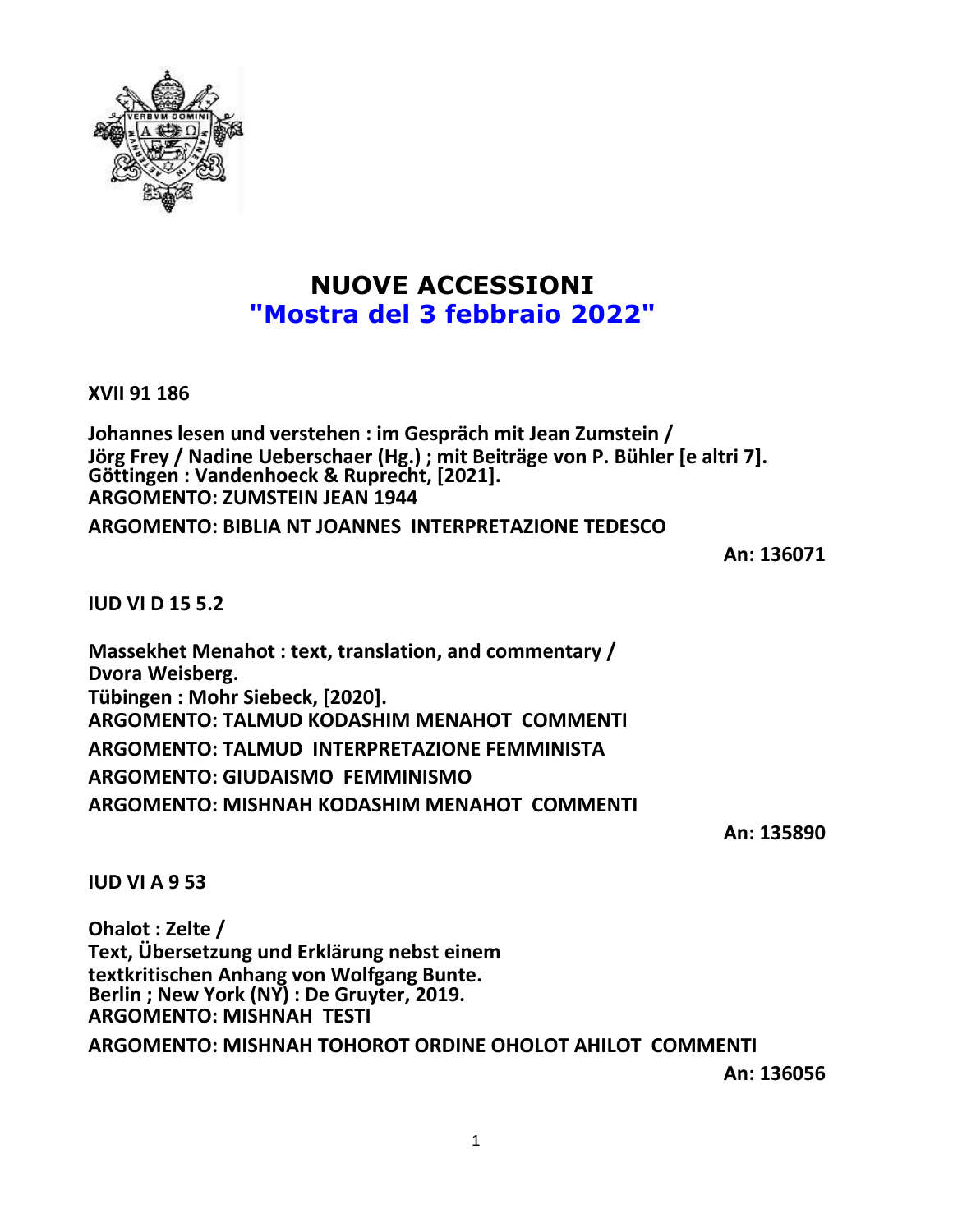**XXIV 41 54**

**Royaumes oubliés : de l'Empire Hittite aux Araméens: album de l'exposition / sous la direction de Vincent Blanchard ; textes de Christophe Barbotin [e altri 9]. Paris : Louvre éditions : Lienart, [2019]. ARGOMENTO: ITTITI SCULTURA ARGOMENTO: ARAMEI SCULTURA ARGOMENTO: VICINO ORIENTE ANTICO STORIA FINO AL 622**

**An: 136112**

## **XVII 18 A 26**

**Verbum Domini and the complementarity of exegesis and theology / edited by Fr. Scott Carl. Grand Rapids, Michigan ; Cambridge, U.K. : Williams B. Eerdmans Publishing Compan y, 2015. ARGOMENTO: BIBLIA ESEGESI INGLESE ARGOMENTO: BIBLIA TEOLOGIA STUDI ARGOMENTO: CHIESA CATTOLICA BIBBIA**

**An: 135961**

**IV 511 597**

**Alcuinus Turonensis, 732-804. Lettres / Alcuin ; introduction, texte critique, traduction, notes et index Christiane Veyrard-Cosme. Paris : Les Éditions du Cerf, 2018-. ARGOMENTO:**

**An: 135520**

**XIII 52 A 31**

**Borghi, Ernesto, 1964-. La giustizia dell'amore : Matteo 5-7 e Luca 6.11 tra esegesi ed ermeneutica / Ernesto Borghi ; prefazione di Massimo Grilli. Cantalupa, Torino : Effetà editrice, ©2021. ARGOMENTO: BIBLIA NT MATTHAEUS 5 7 INTERPRETAZIONE ITALIANO ARGOMENTO: BIBLIA NT LUCAS 6 ARGOMENTO: BIBLIA NT LUCAS INTERPRETAZIONE ITALIANO ARGOMENTO: BIBLIA NT EVANGELIA ESEGESI ARGOMENTO: BIBLIA NT EVANGELIA ERMENEUTICA**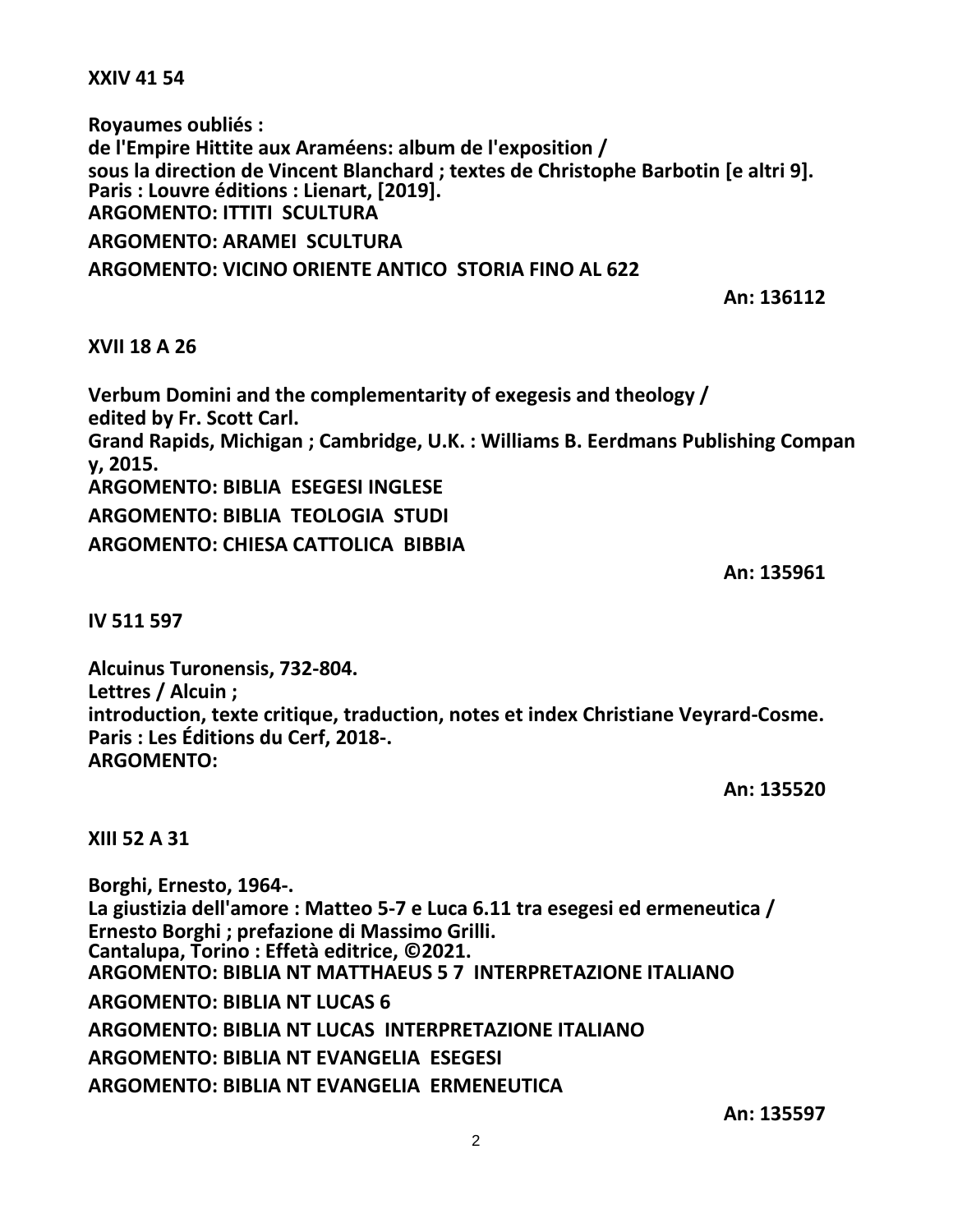**M.C. C 17 53**

**Braulik, Georg, O.S.B., 1941-. Sprache und literarische Gestalt des Buches Deuteronomium : Beobachtungen und Studien / Georg Braulik / Norbert Lohfink. Berlin : Peter Lang, [2021]. ARGOMENTO: BIBLIA VT DEUTERONOMIUM ANALISI LETTERARIA ARGOMENTO: BIBLIA VT DEUTERONOMIUM ANALISI LINGUISTICA**

**An: 135495**

**XXIV 14 B 9**

**Calendars and festivals in Mesopotamia in the third and second millennia BC, (2016 : Tsukuba). Calendars and festivals in Mesopotamia in the third and second millennia BC / edited by Daisuke Shibata and Shigeo Yamada. Wiesbaden : Harrassowitz Verlag, 2021. ARGOMENTO: MESOPOTAMIA CIVILTA ARGOMENTO: MESOPOTAMIA ANTICHITA ARGOMENTO: CALENDARI ARGOMENTO: VICINO ORIENTE ANTICO FESTE**

**An: 136072**

**IV 21 CEN 1**

**Censorinus, secolo III. Le jour anniversaire de la naissance / Censorinus ; texte établi, traduit et commenté par Gérard Freyburger ; avec la collaboration d'Anne-Marie Chevallier. Paris : Les Belles Lettres, 2019. ARGOMENTO:**

**An: 135834**

**IX 25 42**

**Feinman, Peter. The Exodus : an egyptian story / Peter Feinman. Oxford & Philadelphia : Oxbow Books, [2021]. ARGOMENTO: ESODO STORICITA ARGOMENTO: EGITTO BIBBIA ARGOMENTO: BIBLIA VT EGITTO**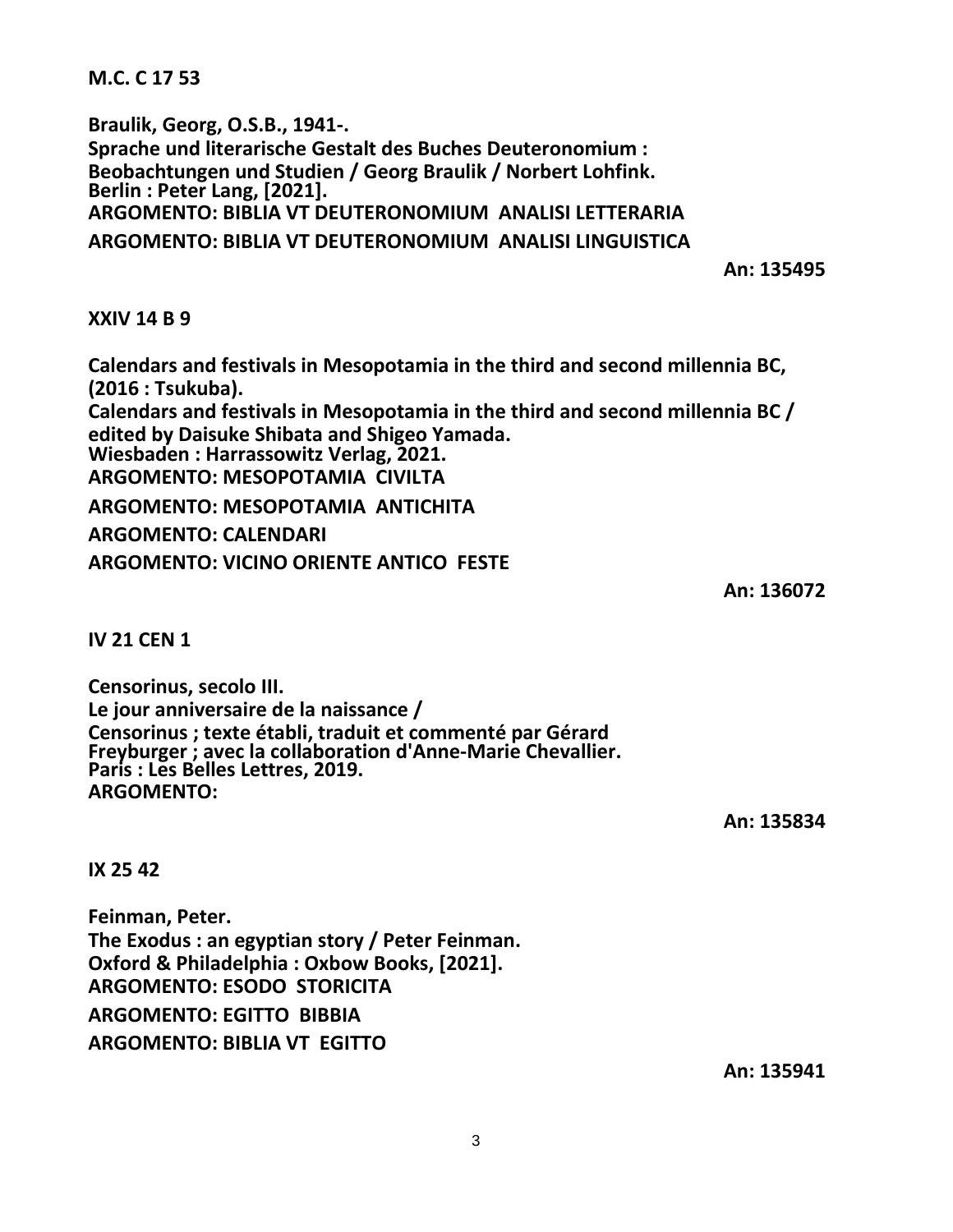**XXVII 62 A 28**

**Gorla De Angelis, Luisa. La lingua santa : grammatica e sintassi di ebraico biblico: con complementi esplicativi e sussidi all'apprendimento / Luisa Gorla De Angelis ; presentazione di Francesco Giosuè Voltaggio. Napoli : Chirico, 2016. ARGOMENTO: EBRAICO BIBLICO LINGUA GRAMMATICA ARGOMENTO: EBRAICO BIBLICO LINGUA SINTASSI**

**An: 135966**

#### **XXXII 8 60**

**Gorris, Elynn. Power and politics in the Neo-Elamite kingdom / Elynn Gorris. Leuven ; Paris ; Bristol, CT : Peeters, 2020. ARGOMENTO: ELAM ANTICHITA ARGOMENTO: ELAM STORIA ARGOMENTO: IRAN CIVILTA ARGOMENTO: IRAN STORIA**

**An: 135741**

**IV 511 593**

**Hieronymus, santo, circa 342-419. Douze homélies sur des sujets divers / Jérôme ; texte dom Germain Morin ; introduction, traduction et notes Jean-Louis Gourdain. Paris : Les Éditions du Cerf, 2018. ARGOMENTO:**

**An: 135544**

**M.C. C 48 31**

**Levinson, Hanne Løland, 1971-. The death wish in the Hebrew Bible : rhetorical strategies for survival / Hanne Løland Levinson. Cambridge ; New York : Cambridge University Press, 2021. ARGOMENTO: BIBLIA VT MORTE ARGOMENTO: BIBLIA VT VITA**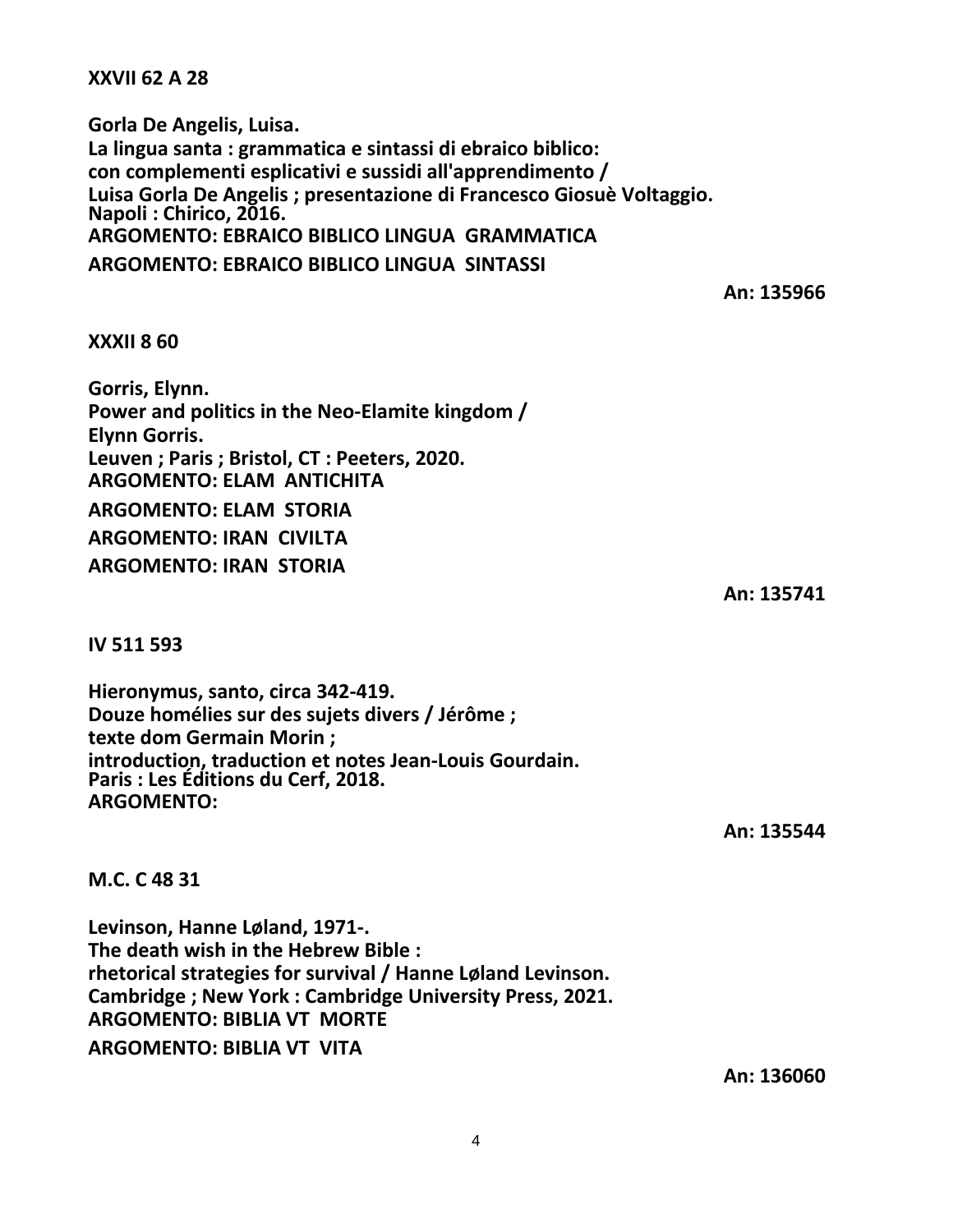**A.P. 29 466**

**Niebuhr, Karl-Wilhelm, 1956-. Tora und Weisheit : Studien zur frühjüdischen Literatur / Karl-Wilhelm Niebuhr. Tubingen : Mohr Siebeck, [2021]. ARGOMENTO: TORAH ARGOMENTO: LETTERATURA SAPIENZIALE ARGOMENTO: LETTERATURA EBRAICA**

**An: 135490**

# **IV 21 PELA 1**

**Pelagonius, secolo IV. Recueil de médecine vétérinaire / Pélagonius Saloninus ; texte établi, traduit et commenté par Valérie Gitton-Ripoll. Paris : Les Belles Lettres, 2019. ARGOMENTO:**

**An: 135836**

**M.C. B 24 140**

**Riede, Peter, 1960-. Kostbarer Boden-liebliches Land : Beiträge zu einer alttestamentlichen Agrotheologie / Peter Riede. Würzburg : Echter Verlag, [2020]. ARGOMENTO: BIBLIA VT TEOLOGIA STUDI ARGOMENTO: BIBLIA VT AGRICOLTURA**

**An: 135903**

## **XXIV 3 B 29**

**Writing Neo-Assyrian history, (2014 : Helsinski). Writing Neo-Assyrian history : sources, problems, and approaches: proceedings of an international conference held at the University of Helsinki on September 22-25, 2014 / edited by G. B. Lanfranchi, R. Mattila and R. Rollinger. Helsinki : The Neo-Assyrian Text Corpus Project, 2019. ARGOMENTO: ISCRIZIONI CUNEIFORMI TESTI**

**ARGOMENTO: ASSIRIA STORIA**